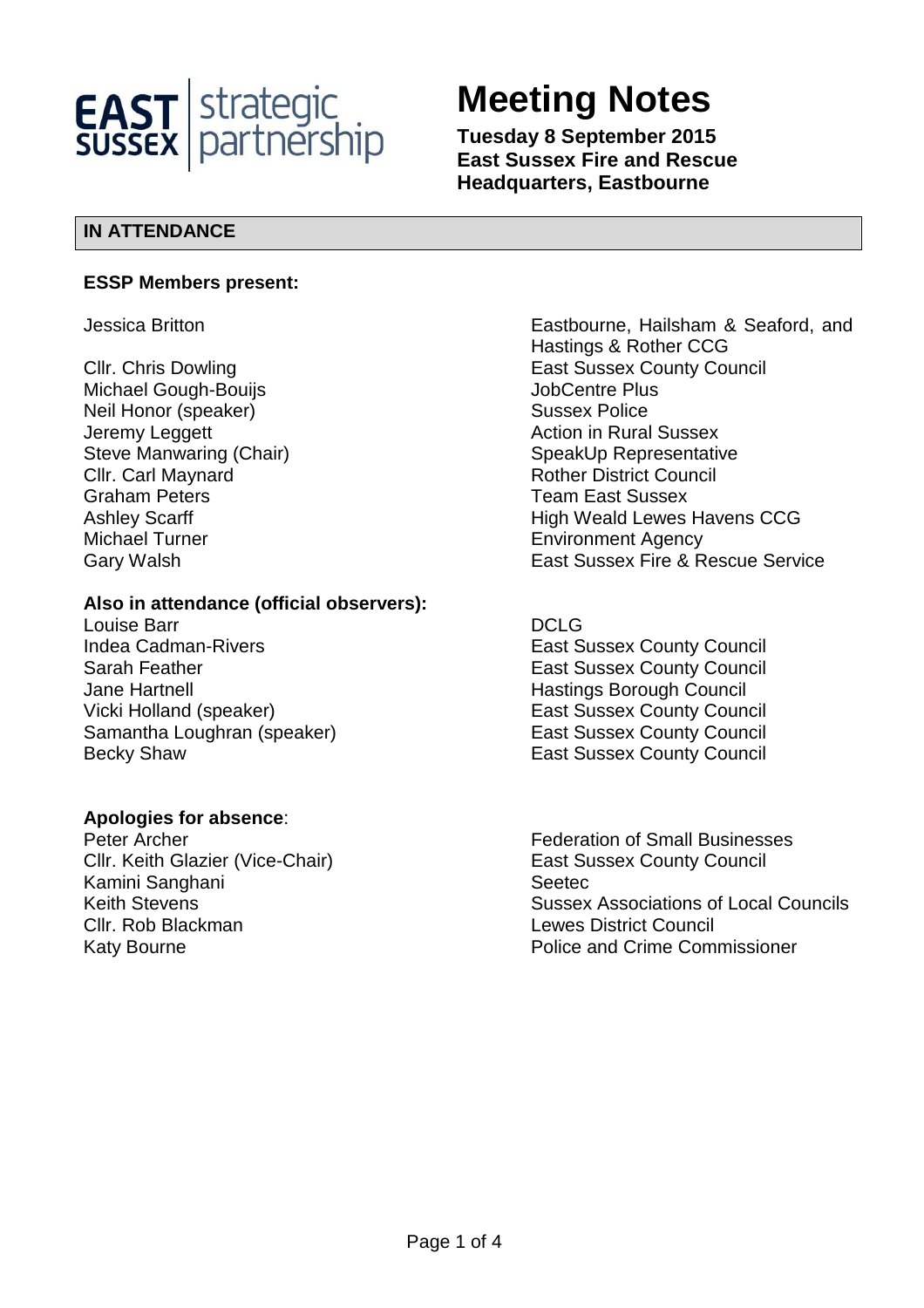## **NOTES**

#### **1) Welcome and Apologies**

Steve Mainwaring welcomed ESSP members, delegates, observers, guests and speakers to the meeting. Apologies were given and those attending on behalf of others were identified. Steve also thanked East Sussex Fire and Rescue Service for hosting ESSP at their headquarters.

#### **2) Urgent items of business**

None

#### **3) Notes of the meeting held on 21 May 2015 and Matters Arising**

Minutes were agreed as an accurate record and actions confirmed as completed.

#### **4) Demonstration from the East Sussex Community Information Service (ESCIS) – Vicki Holland and Sam Loughran**

Steve introduced Vicki Holland and Sam Loughran to speak about ESCIS and reminded partners of the increasing importance of understanding available services (allowing for greater community resilience) and how to access both services and key information.

The East Sussex Community Information Service (ESCIS) is an online database of local and community information, which can be found at www.escis.org.uk. ESCIS holds information about approximately 7500 organisations based in East Sussex and Brighton & Hove which cover information and advice; voluntary welfare and health; support groups; clubs and societies etc. The database can be easily searched either by particular field or geographic area.

There is the capability to include an ESCIS widget (search box) on your organisation's website. Partners are also able to support the promotion of the service by advertising ESCIS in their respective publications. Should you wish to advertise your organisation, install the search box, publicise the service or have any questions or feedback, please contact Vicki Holland (Vicki.Holland@eastsussex.gov.uk) or Samantha Loughran (Samantha.Loughran@eastsussex.gov.uk).

Steve thanked Vicki and Sam for a very informative talk.

**ACTION: Partners to contact Vicki Holland (Vicki.Holland@eastsussex.gov.uk) or Samantha Loughran (Samantha.Loughran@eastsussex.gov.uk) regarding ESCIS.** 

#### **5) The future of public services (Discussion) – All**

As an outcome of the ESSP review, it was agreed that there is positive value in the partnership and members see ESSP as a forum to discuss the issues, relationships between partners but also how to mitigate the challenges being faced within the public sector due to the current financial challenges.

The purpose of the discussion was to understand the current national, financial trend and context, the future of Public Services and how partners can work together.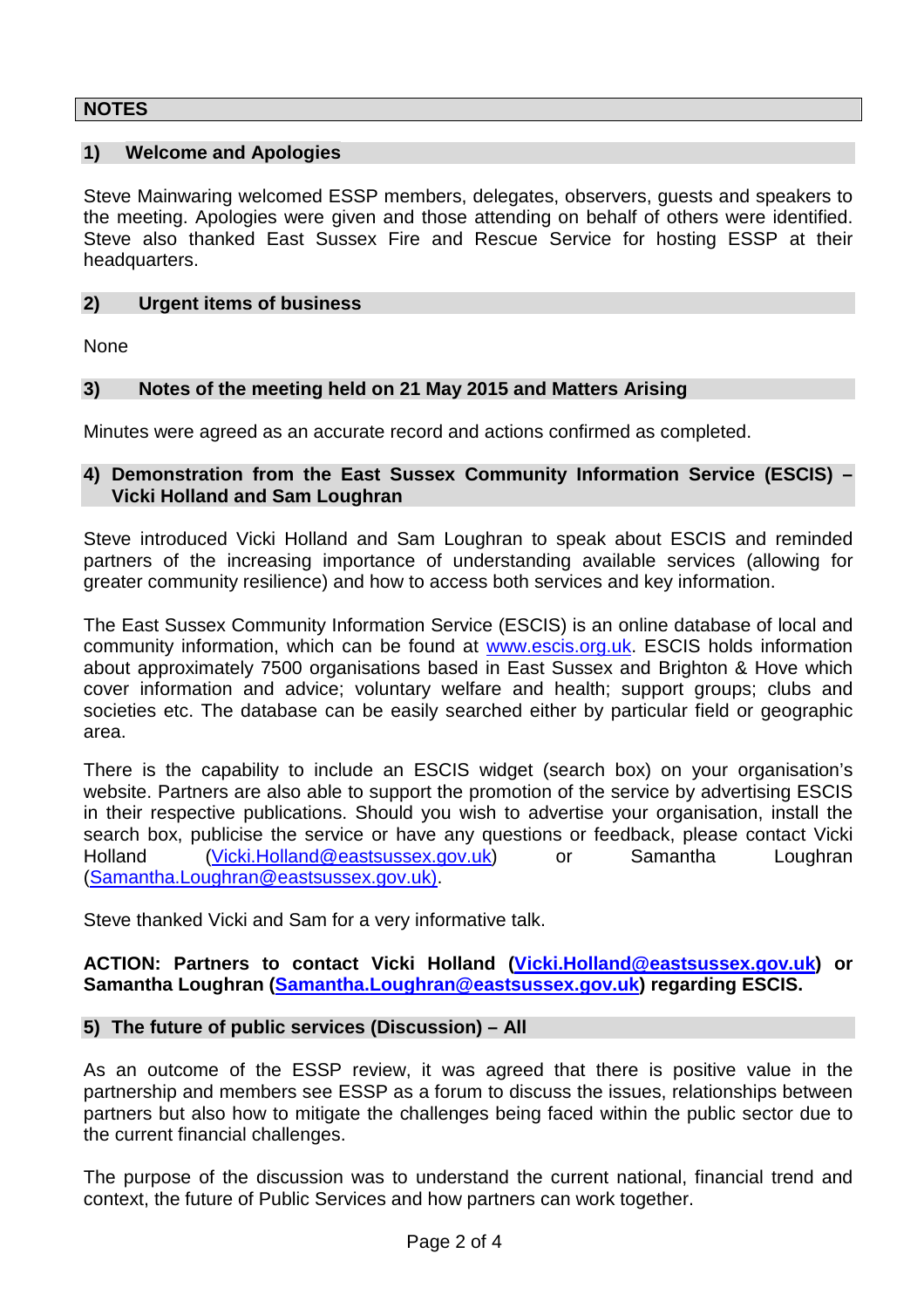Becky Shaw provided an introduction to the debate and discussed challenges that faced the public sector and East Sussex as a county. Becky discussed the recent downward trend of public expenditure and the resultant need to manage gaps and expectations. It was agreed that this presentation would be shared with the ESSP.

Becky also discussed the importance of new forms of working and cited the 3SC devolution bid between East Sussex County Council, Surrey County Council and West Sussex County Council as an example.

Chief Superintendent Neil Honnor gave a presentation on The Sussex Local Policing Model. Sussex Police will be a smaller organisation with 700 fewer officers and staff (500 police officers and 200 staff) delivering local policing over the next five years. It is thought that a further 300 posts elsewhere in the force will go in a bid to save a further £56 million by 2020.

Neil outlined some key changes for the future and how policing districts will be combined for effective command, consistency and partnership working.

The need for a joined up approach for PR/consultation was emphasised to mitigate the public's concerns/miscommunications about changes and mediate the impact.

Partners were then asked to contribute and share their responses to the following questions, as circulated with the agenda:

- What are the key things that you've learnt that we need to apply?
- What are the key areas where residents will see a difference?
- What does this mean for partnerships and how we work together to make the best use of reduced resources?

#### **Environment Agency –**

Michael Turner commented on the continued reducing number of employees, both locally and nationally, within the Environment Agency. Although there is to be continued national and local frontline services, a regional tier has been removed. The Environment Agency now has a closer working relationship with DEFRA; with shared back-office functions whilst maintaining a high-quality service. Some back-office services have been out sourced to a private shared service provider.

A major funding review is taking place within Defra which will shape the Environment Agency's services over the foreseeable future, particularly around flood defence investment, enforcement, environmental improvements to rivers and biodiversity, engagement with communities around nuisance from sites with environmental permits, enforcement and incident response.

The Environment Agency continues to focus on its major incident response service. It shall not be attending minor incidents, which are often those that cause nuisance within communities and escalation to councillors. It was acknowledged that managing expectations will be important across the board so issues are not fruitlessly escalated.

The Environment Agency will continue to rely on partners to support improvements in the quality of rivers and bathing waters to meet legal standards.

# **East Sussex County Council (ESCC) –**

Becky highlighted areas that ESCC was focusing on to make efficiencies and also acknowledged the need for partners to realise that there's going to be gaps. The newlyelected, Conservative MPs in county are both cohesive and committed to East Sussex and